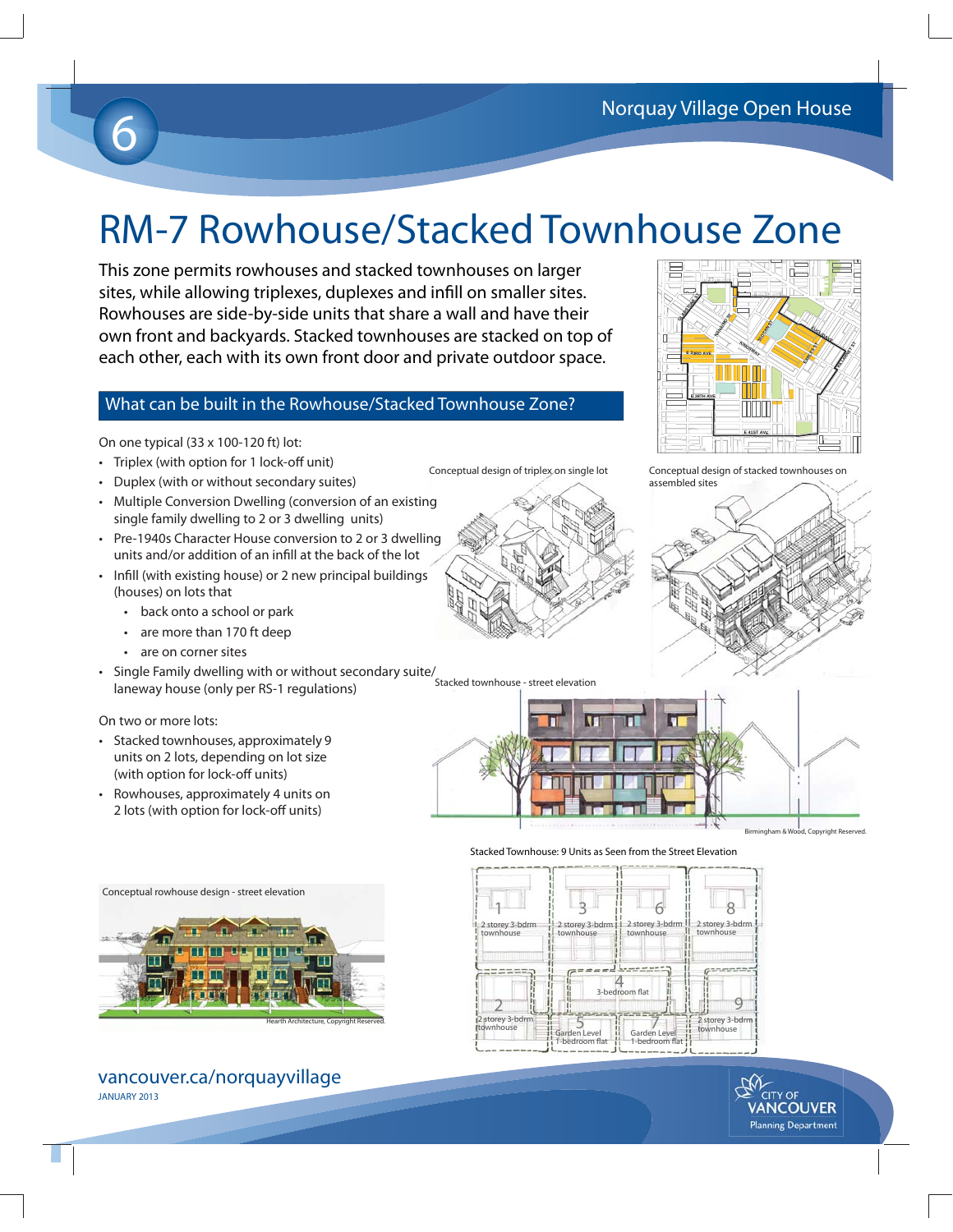### RM-7 Rowhouse/Stacked Townhouse Zone

This board illustrates the main zoning regulations for this zone. Please note that some regulations and guidelines may vary depending on the housing type that is being developed on a lot.

### Zoning Regulations (for single family, RS-1 zoning regulations apply)

#### DENSITY (FSR - floor space ratio)

- Stacked townhouse: 1.2 FSR for sites over 4,800 sq ft and 42 ft wide 0.9 FSR for sites less than 4,800 sq ft or 42 ft wide
- Rowhouse: 1.2 FSR for sites over 4,800 sq ft and 62 ft wide 0.9 FSR for sites less than 4,800 sq ft or 62 ft wide
- Duplex with or without secondary suites: 0.75 FSR
- Retention and conversion of a pre-1940s character house (with or without infill): 0.9 FSR
- Dwelling Unit Density: Stacked townhouse 132 units/ha (53 units/acre); rowhouse approx. 65 units/hectare (26 units/acre)

#### HEIGHT

7

- Duplexes/triplex/rowhouses: max 35 ft (10.7 m)
- Stacked townhouse with 4 or more dwelling units: max 37.5 ft (11.5 m)
- Maximum height is 2 storeys with a partial third storey (basements only permitted if livable)
- Ma Height: 37.5"



- Front yard setback:
	- on regular sites: +/- 18 ft (5.5 m), depending on housing type - on shallow sites less than 90 ft (27.4 m) deep: a minimum of 16 ft (4.6m), which can be relaxed for rowhouses
- Side yard setback: minimum 4 ft (1.2 m)

#### CAR PARKING REQUIREMENTS

- Stacked townhouses: 0.65 car parking spaces per unit
- Rowhouses: 1 car parking space per unit
- Duplex with secondary suites: 3 car parking spaces

#### BICYCLE PARKING REQUIREMENTS

- Stacked townhouses: 2.25 bike spaces per unit
- Rowhouses: 1.25 bike parking spaces per unit



vancouver.ca/norquayvillage JANUARY 2013



Typical stacked townhouse site plan

#### Maximum height for rowhouses







Maximum height for stacked townhouses